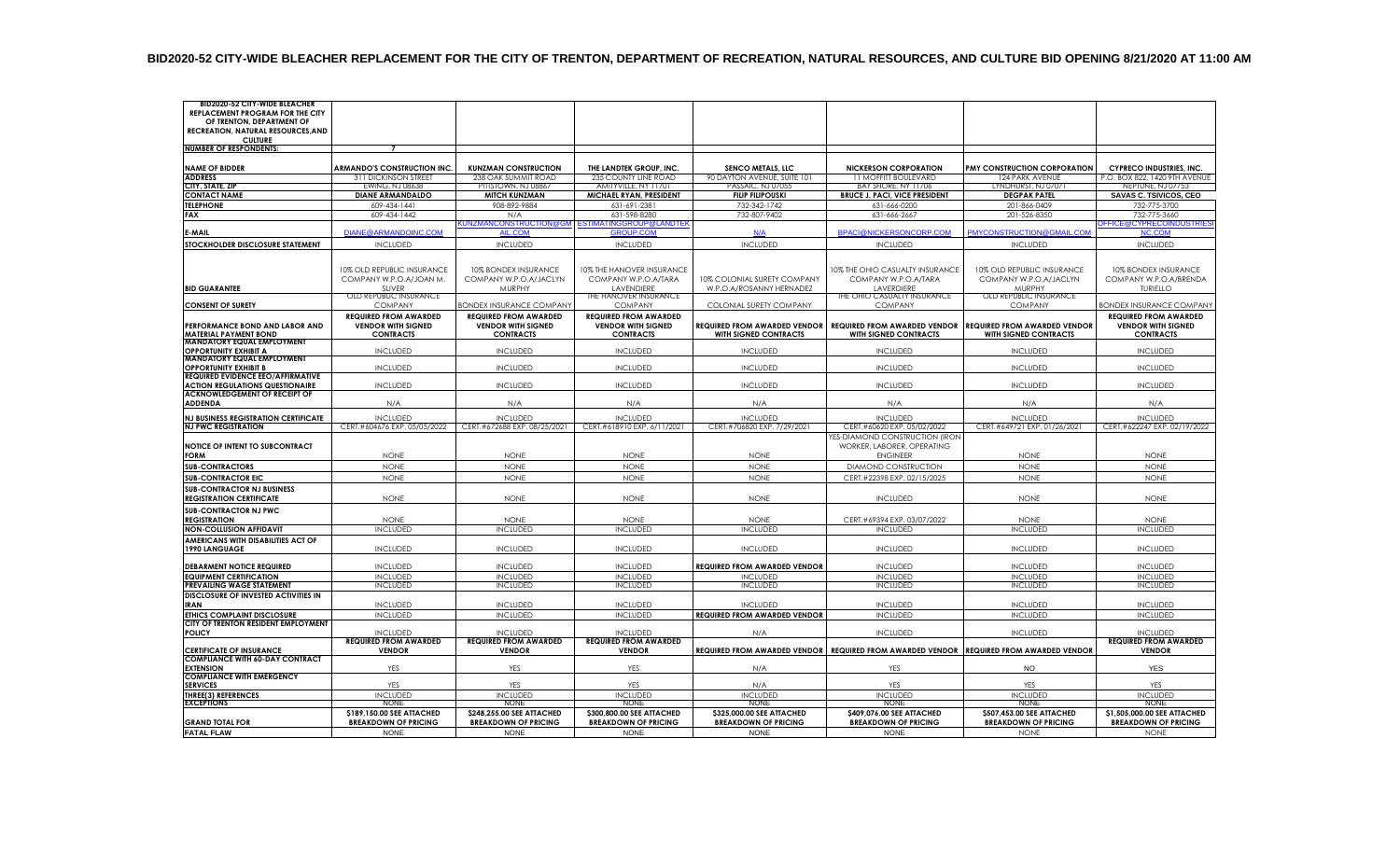

| <b>PARK</b>                                 | <b>Cost for Site</b><br>prep (includes<br>demo of old<br>pad, removal<br>and disposal<br>of bleachers) | <b>Cost for</b><br>installation of<br>new pad<br>including site<br>restoration | Cost for<br>delivery<br>acceptance,<br>assembly and<br>installation of<br><b>bleachers</b> | <b>TOTAL</b>         |
|---------------------------------------------|--------------------------------------------------------------------------------------------------------|--------------------------------------------------------------------------------|--------------------------------------------------------------------------------------------|----------------------|
| Cadwalader<br>Park                          | OQ<br>4,000                                                                                            | 9,00000                                                                        | ೦೯<br>13,600                                                                               | $26,600^{20}$        |
| Columbus<br><b>Park</b>                     | $4,500^{09}$                                                                                           | 3,400°                                                                         | 11,400                                                                                     | $19,300^{00}$        |
| <b>Garfield Ave</b><br>Park (Gil<br>Carter) | $\circ$<br>2,400                                                                                       | $4,450^{02}$                                                                   | 6,800                                                                                      | $15,650^{00}$        |
| <b>Greg Grant</b><br>Park                   |                                                                                                        | Ø                                                                              | $6,800$ <sup>00</sup>                                                                      | $6,800^{20}$         |
| <b>Hetzel Field</b>                         | <b>DS</b><br>19,500                                                                                    | ೦೨<br>12,600                                                                   | 24,0000                                                                                    | $56,100^{20}$        |
| Jefferson<br><b>Vincent Park</b>            | $2,400$ °°                                                                                             |                                                                                | 6,600                                                                                      | 9,0000               |
| <b>Martin Luther</b><br>King Park           | 8,00000                                                                                                | 8,40000                                                                        | 16,00000                                                                                   | $32,600^{20}$        |
| <b>Sonny Vereen</b><br>Park                 | $2,400^{09}$                                                                                           |                                                                                | $6,800^{22}$                                                                               | 9,000                |
| <b>Wetzel Field</b>                         | $2,400^{09}$                                                                                           | $4,500^{09}$                                                                   | 6,800                                                                                      | حييى<br>$13,700^{1}$ |
| <b>TOTAL</b>                                | $45,800^{20}$                                                                                          | $44,350^{00}$                                                                  | 99,0000                                                                                    | $189,150^{00}$       |

The City of Trenton reserves the right to award all or none of the work for the parks listed above.

| Contractor Name (print) ARMANDO'S CONSTRUCTION INC   |                  |
|------------------------------------------------------|------------------|
| Contractor Signature Diane Amendala President        |                  |
| Contractor Address 311 Dickinson At, Euring ng 08638 |                  |
| Email DIANE @ ARMANDOINC.COM                         |                  |
| Phone $609-434-1441$                                 | Date $8/17/2000$ |

BID2020-52 CITY-WIDE BLEACHER REPLACEMENT PROGRAM - 8/21/2020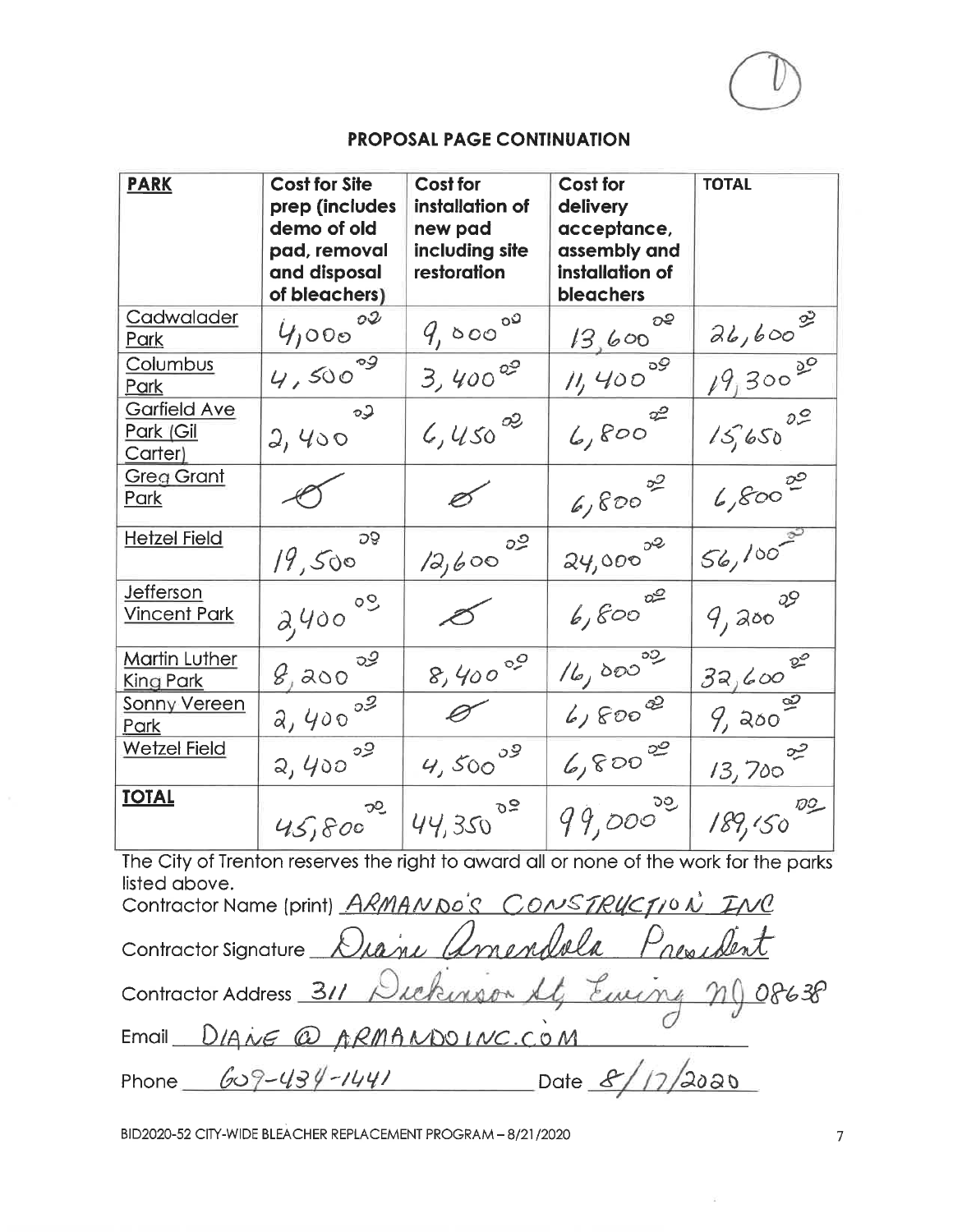Contract awards will be made on basis of per park prices provided below. Lump sum and square yard costs will be used in case of discrepancies between actual field conditions and information presented here; and for award of additional work or cost adjustment as applicable.

| <b>DEMOLITION, REMOVAL AND DISPOSAL OF:</b>      |          |                            |
|--------------------------------------------------|----------|----------------------------|
| 10' set of bleachers                             | lump sum | \$                         |
| 15' set of bleachers                             | lump sum | \$_                        |
| 21' set of bleachers                             | lump sum | 500                        |
| 30' set of bleachers                             | lump sum | O C                        |
| 48' set of bleachers                             | lump sum |                            |
| 60' set of bleachers                             | lump sum | o Q                        |
| 70' set of bleachers                             | lump sum |                            |
| Asphalt pad                                      | sq. yard | Q<br>\$                    |
| Concrete pad                                     | sq. yard | 36<br>\$<br>02             |
| Turf                                             | sq. yard | 20<br>\$<br>O <sup>o</sup> |
| Installation of Concrete Pad as per specsq. yard |          |                            |

Accept Delivery, Assemble, and Install on concrete or asphalt (bleachers and hardware to be purchased by the city and shipped to chosen vendor).<br>15' Bleacher Unit

| <b>TO DIGACTIC UTIL</b> | $J = \sqrt{2}$ $\sqrt{2}$ |
|-------------------------|---------------------------|
|                         | စ ဝ                       |
| 21" Bleacher Unit       | lump sum $$$ $/$ 000      |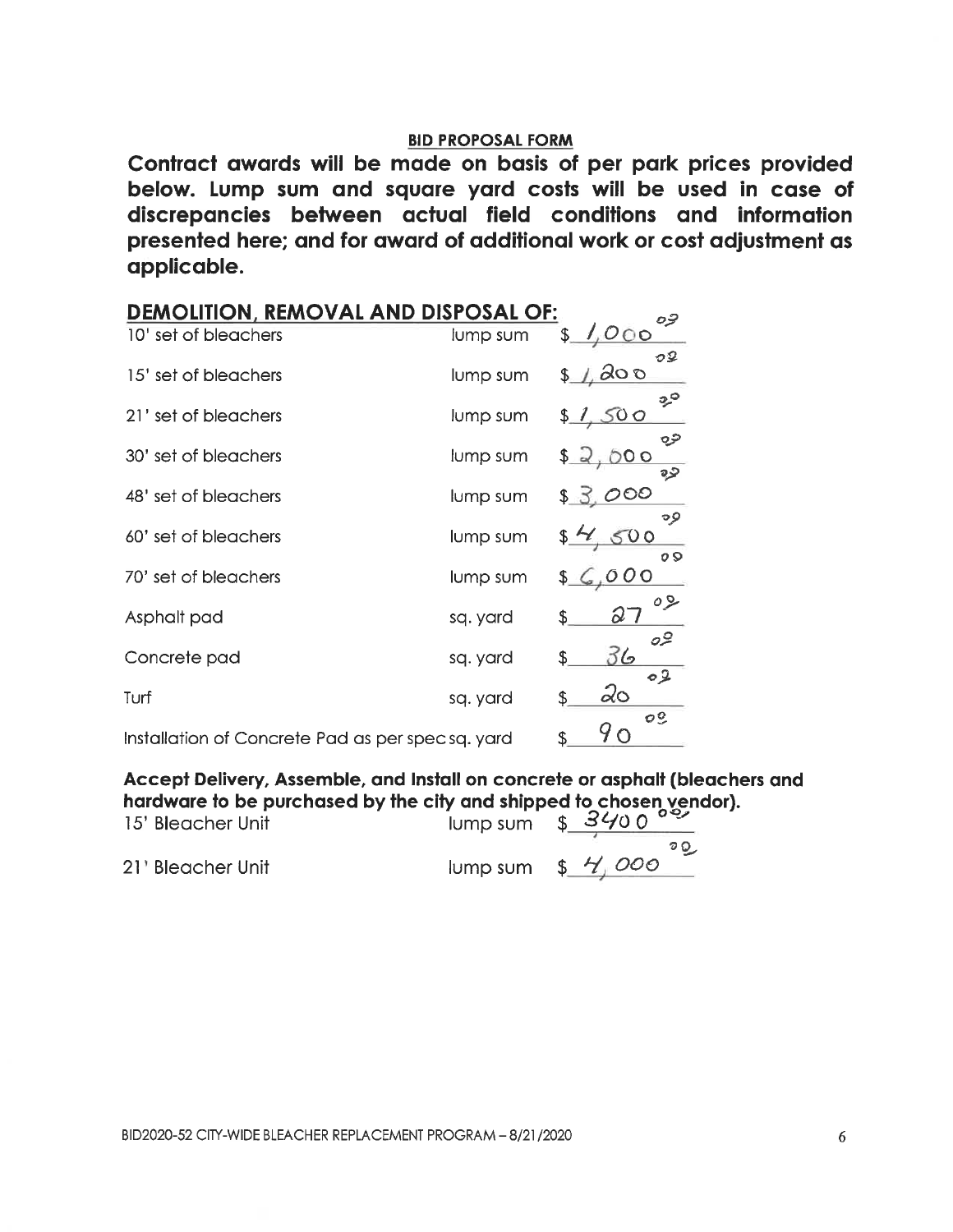| <b>PARK</b>                                 | <b>Cost for Site</b><br>prep (includes<br>demo of old<br>pad, removal<br>and disposal<br>of bleachers) | Cost for<br>installation of<br>new pad<br>including site<br>restoration | Cost for<br>delivery<br>acceptance,<br>assembly and<br>installation of<br>bleachers | <b>TOTAL</b> |
|---------------------------------------------|--------------------------------------------------------------------------------------------------------|-------------------------------------------------------------------------|-------------------------------------------------------------------------------------|--------------|
| Cadwalader<br>Park                          | 5245.00                                                                                                | $15,726 -$                                                              | 12, 114                                                                             | 33,685.00    |
| Columbus<br>Park                            | 6556.00                                                                                                | $3950 -$                                                                | 14,314                                                                              | 24,820.00    |
| <b>Garfield Ave</b><br>Park (Gil<br>Carter) | 3000.00                                                                                                | 500.60                                                                  | 1000.00                                                                             | 10,560.50    |
| <b>Greg Grant</b><br>Park                   | $\tilde{O}$                                                                                            | 500.00                                                                  | 7600.00                                                                             | 7500.5D      |
| <b>Hetzel Field</b>                         | 21,000.00                                                                                              | 34,250.00                                                               | 27,500.00                                                                           | 82,150.60    |
| <b>Jefferson</b><br><b>Vincent Park</b>     | 3000.00                                                                                                | 500.00                                                                  | 1000.00                                                                             | 10,500.60    |
| <b>Martin Luther</b><br><b>King Park</b>    | 8500.00                                                                                                | 27,000.60                                                               | 18,500.00                                                                           | 50,000.00    |
| <b>Sonny Vereen</b><br>Park                 | 300.00                                                                                                 | 500.00                                                                  | 200,000                                                                             | 10,500.00    |
| <b>Wetzel Field</b>                         | 3000.6D                                                                                                | 800.00                                                                  | 7000.00                                                                             | 18,000.60    |
| <b>TOTAL</b>                                | 53,301.60                                                                                              | 86,926.00                                                               | 108,028.00                                                                          | 248,255.00   |

The City of Trenton reserves the right to award all or none of the work for the parks listed above.

Contractor Name (print) Kung-MAN Constauction Contractor Signature Contractor Address 238 OM Summit RQ Publistan 01. 08867 Email Kungmanconstruction@gmail.com  $Date 85 - 2020$ Phone  $905 - 892 - 4884$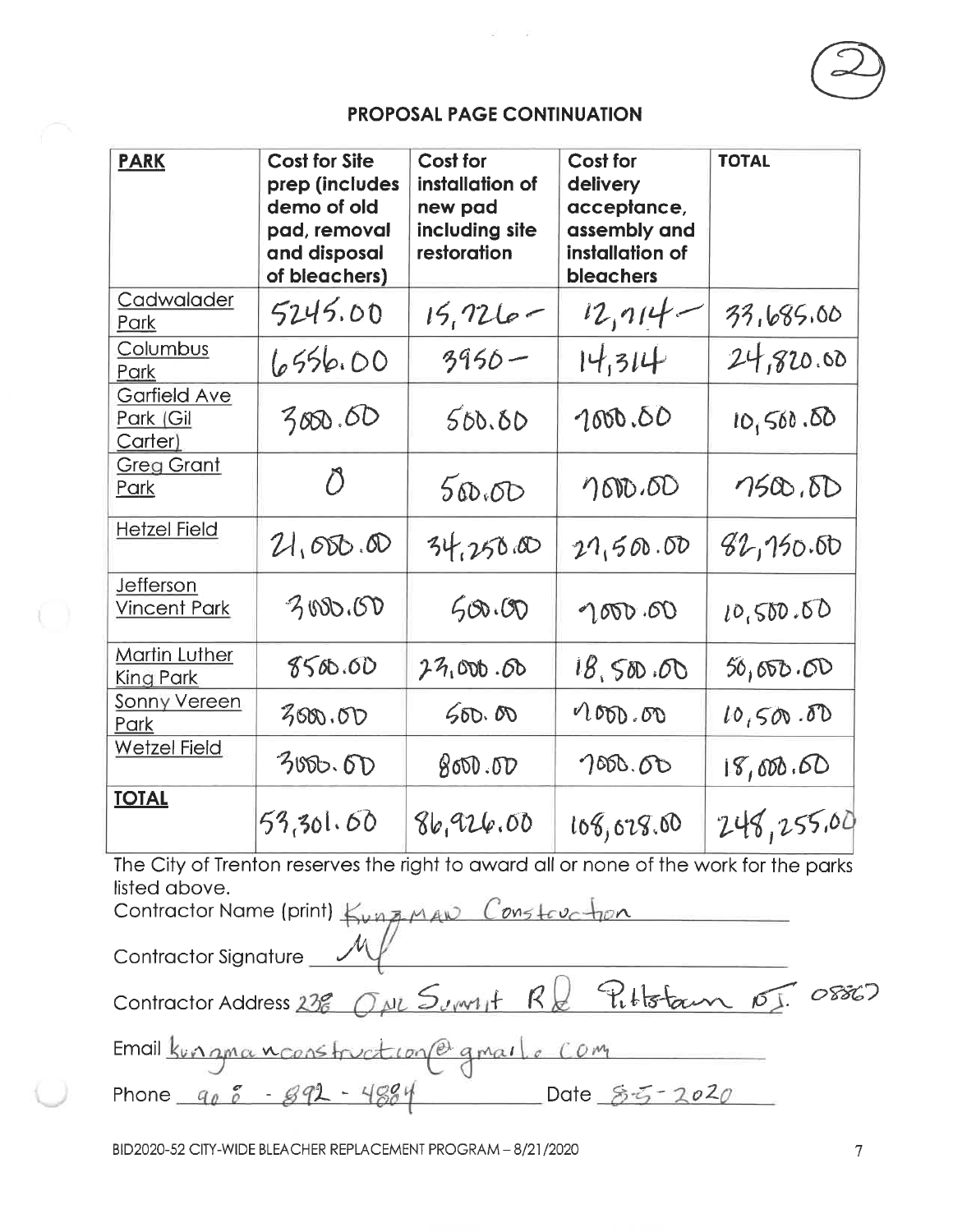Contract awards will be made on basis of per park prices provided below. Lump sum and square yard costs will be used in case of discrepancies between actual field conditions and information presented here; and for award of additional work or cost adjustment as applicable.

| <b>DEMOLITION, REMOVAL AND DISPOSAL OF:</b>       |          |                         |  |  |  |  |  |
|---------------------------------------------------|----------|-------------------------|--|--|--|--|--|
| 10' set of bleachers                              | lump sum | 1500.00<br>\$           |  |  |  |  |  |
| 15' set of bleachers                              | lump sum | 1500.00<br>\$           |  |  |  |  |  |
| 21' set of bleachers                              | lump sum | 2500.00<br>\$           |  |  |  |  |  |
| 30' set of bleachers                              | lump sum | 3000.00<br>\$           |  |  |  |  |  |
| 48' set of bleachers                              | lump sum | 500.00<br>\$            |  |  |  |  |  |
| 60' set of bleachers                              | lump sum | 666660<br>\$            |  |  |  |  |  |
| 70' set of bleachers                              | lump sum | 7500.00<br>$\mathbf{r}$ |  |  |  |  |  |
| Asphalt pad                                       | sq. yard | \$                      |  |  |  |  |  |
| Concrete pad                                      | sq. yard | 350<br>\$.              |  |  |  |  |  |
| Turf                                              | sq. yard | \$                      |  |  |  |  |  |
| Installation of Concrete Pad as per spec sq. yard |          | 350<br>\$.              |  |  |  |  |  |
|                                                   |          |                         |  |  |  |  |  |

. <u>Andrea van die staan van die v</u>

Accept Delivery, Assemble, and Install on concrete or asphalt (bleachers and hardware to be purchased by the city and shipped to chosen vendor).

| 15' Bleacher Unit |  | lump sum $$3500.00$ |  |
|-------------------|--|---------------------|--|
| 21' Bleacher Unit |  |                     |  |

BID2020-52 CITY-WIDE BLEACHER REPLACEMENT PROGRAM - 8/21/2020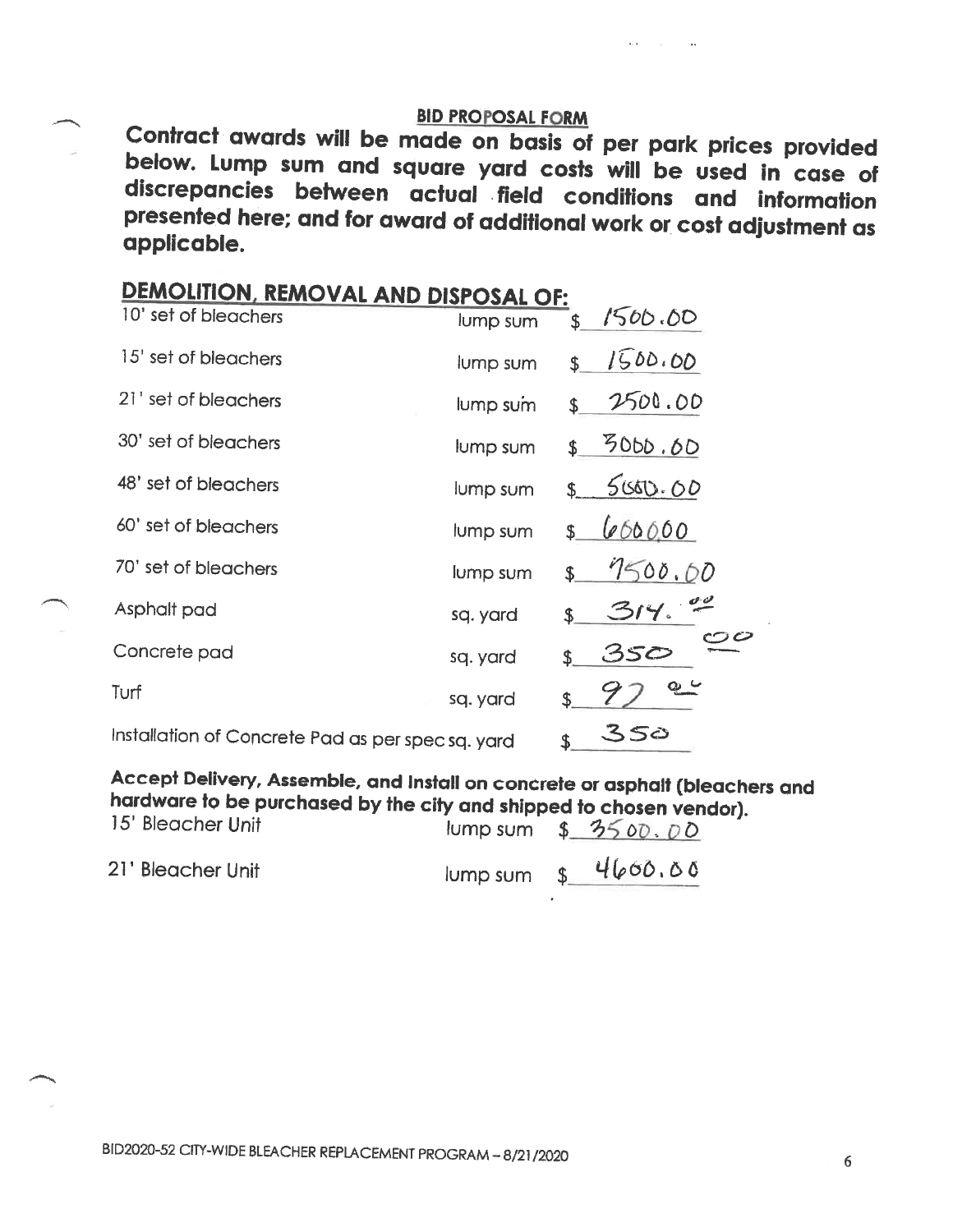| <b>PARK</b>                          | <b>Cost for Site</b><br>prep (includes<br>demo of old<br>pad, removal<br>and disposal<br>of bleachers) | Cost for<br>installation of<br>new pad<br>including site<br>restoration | Cost for<br>delivery<br>acceptance,<br>assembly and<br>installation of<br>bleachers | <b>TOTAL</b>           |
|--------------------------------------|--------------------------------------------------------------------------------------------------------|-------------------------------------------------------------------------|-------------------------------------------------------------------------------------|------------------------|
| Cadwalader<br>Park                   | $3000^{\circ}$                                                                                         | $29,500^{40}$                                                           | $17,000$ <sup>42</sup>                                                              | $49.500^{40}$          |
| Columbus<br>Park                     | 440000                                                                                                 | $9000$ <sup>oc</sup>                                                    | $15.100^{02}$                                                                       | $28,500^{20}$          |
| Garfield Ave<br>Park (Gil<br>Carter) | 25000                                                                                                  | N/A                                                                     | $9300$ 2                                                                            | $11,800$ <sup>co</sup> |
| <b>Greg Grant</b><br>Park            | N/A                                                                                                    | N/A                                                                     | $9300$ <sup>03</sup>                                                                | 9300                   |
| <b>Hetzel Field</b>                  | 9400                                                                                                   | 49,800                                                                  | 29,900                                                                              | $89,100^{20}$          |
| Jefferson<br><b>Vincent Park</b>     | 2500                                                                                                   | N/A                                                                     | 930000                                                                              | $11,800^{62}$          |
| Martin Luther<br>King Park           | $6100$ cd                                                                                              | $332,00$ or                                                             | $21,900$ 2                                                                          | $61,200$ es            |
| <b>Sonny Vereen</b><br>Park          | 2500                                                                                                   | N/R                                                                     | 9,300                                                                               | $11,800^{\circ}$       |
| <b>Wetzel Field</b>                  | 2500                                                                                                   | 16,000                                                                  | $9300 -$                                                                            | $27,800 = 00$          |
| <b>TOTAL</b>                         | 32,900                                                                                                 | $137,500^{00}$                                                          | $130,400^{48}$                                                                      | 300,800                |

The City of Trenton reserves the right to award all or none of the work for the parks listed above.

The LandTek Group, the. Contractor Name (print) \_

Contractor Signature

Michael Ryan/President

Contractor Address 235 County Line Road, Amityville New York 11701

l

Estimatinggroup@landtekgroup.com

Email\_

Phone (631) 691-2381

Date 08/21/2020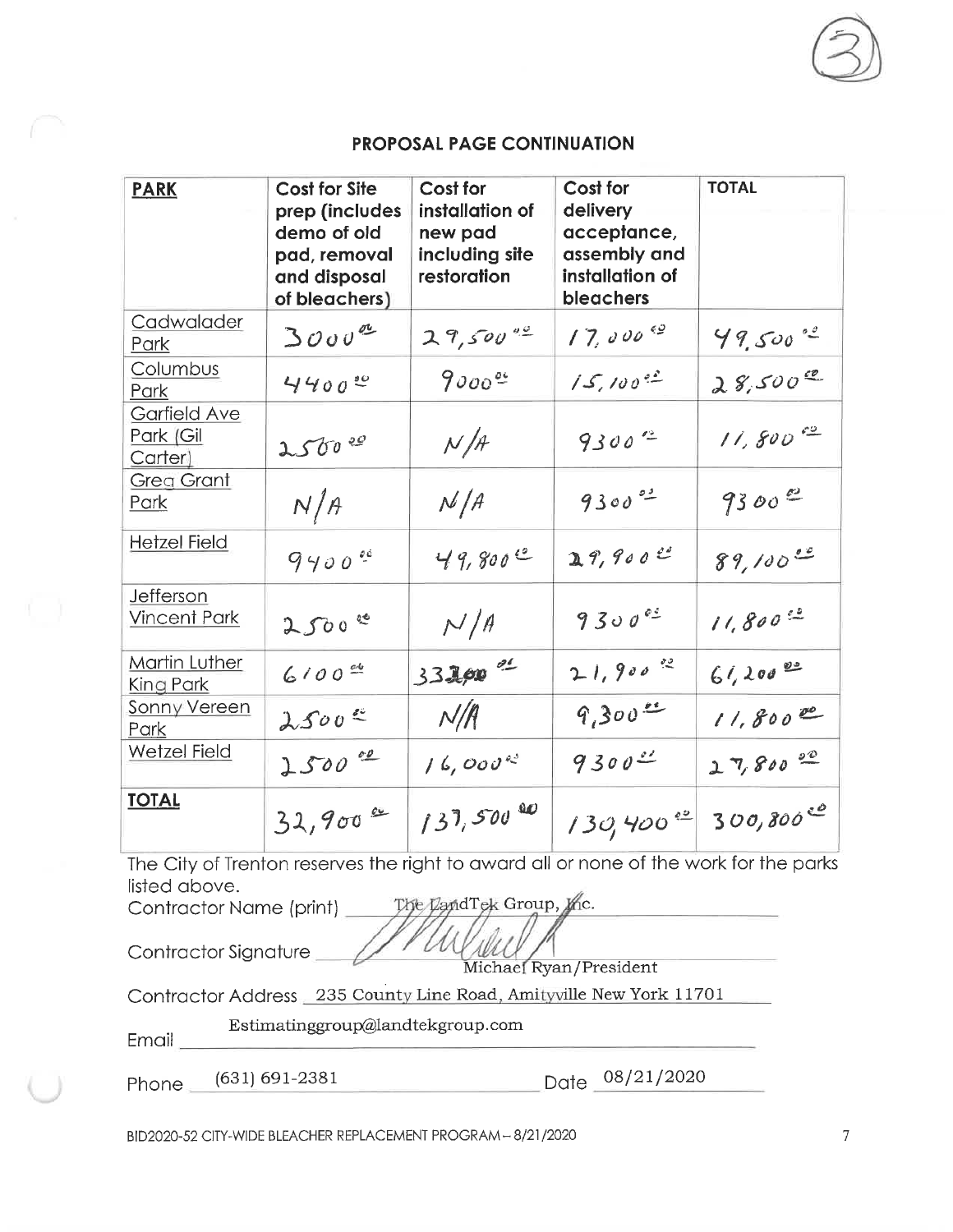Contract awards will be made on basis of per park prices provided below. Lump sum and square yard costs will be used in case of discrepancies between actual field conditions and information presented here; and for award of additional work or cost adjustment as applicable.

| DEMOLITION, REMOVAL AND DISPOSAL OF:             |          |                  |
|--------------------------------------------------|----------|------------------|
| 10' set of bleachers                             | lump sum | $550^{0}$        |
| 15' set of bleachers                             | lump sum | 825              |
| 21' set of bleachers                             | lump sum | $1150$ $00$      |
| 30' set of bleachers                             | lump sum | 316500           |
| 48' set of bleachers                             | lump sum | 82/50            |
| 60' set of bleachers                             | lump sum | $$3000^{\circ}$  |
| 70' set of bleachers                             | lump sum | 83500            |
| Asphalt pad                                      | sq. yard | 3200             |
| Concrete pad                                     | sq. yard | 30 <sup>22</sup> |
| Turf                                             | sq. yard | \$.              |
| Installation of Concrete Pad as per specsq. yard |          | 3265             |

Accept Delivery, Assemble, and Install on concrete or asphalt (bleachers and hardware to be purchased by the city and shipped to chosen vendor).

| 15' Bleacher Unit | $lump sum$ \$ 3900 $\frac{62}{3}$ |
|-------------------|-----------------------------------|
| 21' Bleacher Unit | lump sum $$5200$ <sup>d2</sup>    |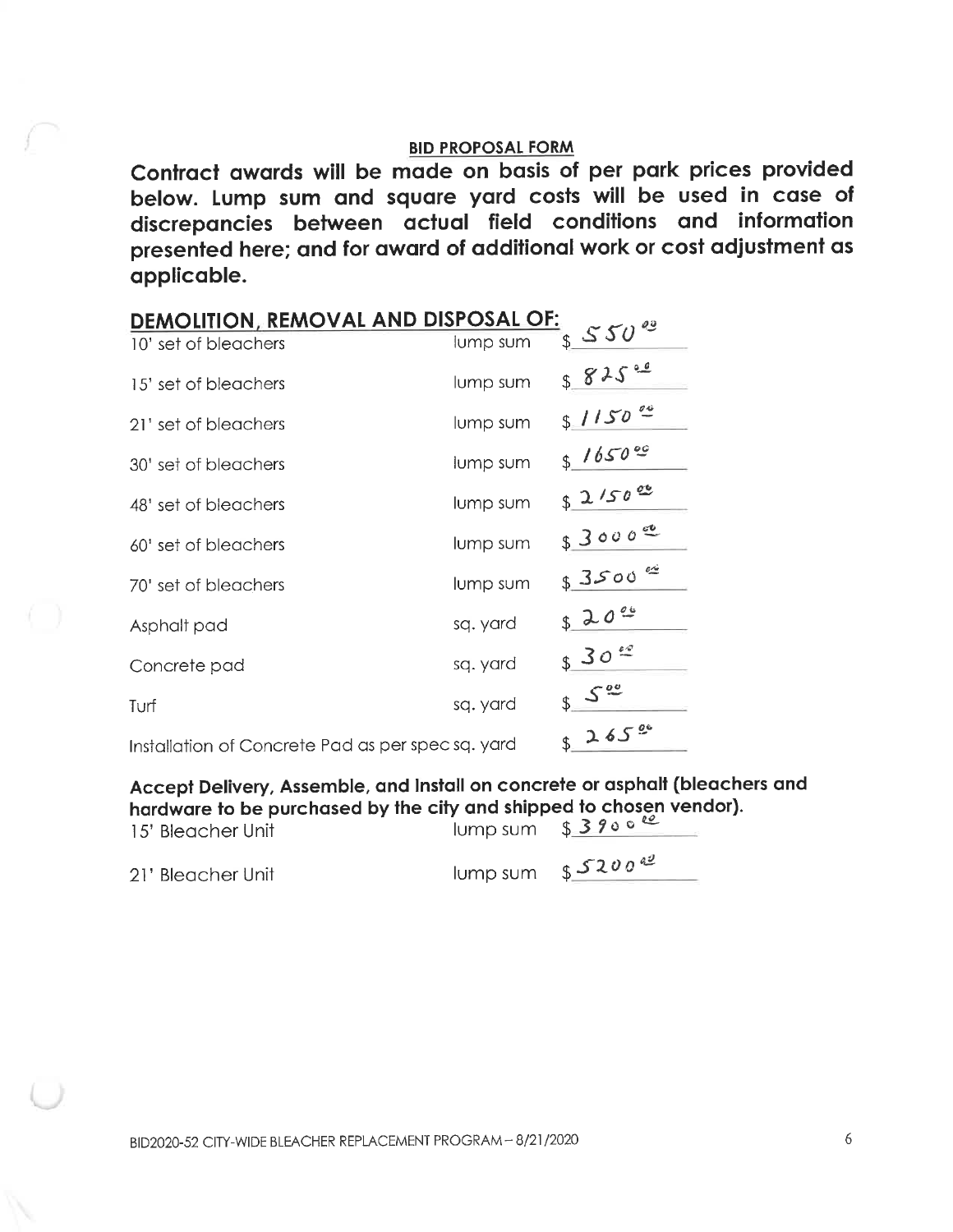| <b>PARK</b>                                 | <b>Cost for Site</b><br>prep (includes<br>demo of old<br>pad, removal<br>and disposal<br>of bleachers) | Cost for<br>installation of<br>new pad<br>including site<br>restoration | <b>Cost for</b><br>delivery<br>acceptance,<br>assembly and<br>installation of<br>bleachers | <b>TOTAL</b> |
|---------------------------------------------|--------------------------------------------------------------------------------------------------------|-------------------------------------------------------------------------|--------------------------------------------------------------------------------------------|--------------|
| Cadwalader<br>Park                          | 96,000                                                                                                 | 832,000                                                                 | 912,000                                                                                    | 850,000      |
| Columbus<br>Park                            | 88,000                                                                                                 | 000 ر8 ک                                                                | 49,000                                                                                     | \$25,000     |
| <b>Garfield Ave</b><br>Park (Gil<br>Carter) | 43,000                                                                                                 | \$0                                                                     | \$6,000                                                                                    | 89,000       |
| <b>Greg Grant</b><br>Park                   | $\n  30\n$                                                                                             | 90                                                                      | 46,000                                                                                     | 46,000       |
| <b>Hetzel Field</b>                         | 425,000                                                                                                | 475,000                                                                 | 818,000                                                                                    | 5118,000     |
| Jefferson<br><b>Vincent Park</b>            | 43,000                                                                                                 | 40                                                                      | 56,000                                                                                     | 89,000       |
| Martin Luther<br>King Park                  | \$12,500                                                                                               | 850,000                                                                 | 812,000                                                                                    | \$74,500     |
| <b>Sonny Vereen</b><br>Park                 | \$3,000                                                                                                | 4Q                                                                      | $k$ $b_j$ 000                                                                              | 89,000       |
| <b>Wetzel Field</b>                         | 43,000                                                                                                 | 416,000                                                                 | 6,000                                                                                      | 825,000      |
| <b>TOTAL</b>                                | 863,500                                                                                                | \$181,000                                                               | 81,000                                                                                     | 6325,500     |

The City of Trenton reserves the right to award all or none of the work for the parks listed above.  $\mathbf{r}$  and  $\mathbf{r}$ and the contract of the contract of the contract of the contract of the contract of the contract of the contract of the contract of the contract of the contract of the contract of the contract of the contract of the contra

| Contractor Name (print) SENCO METALS LLC                    |
|-------------------------------------------------------------|
| Contractor Signature                                        |
| Contractor Address 90 LAYTON AVE SUITE 101 PASSAIE NJ 07055 |
| Email $FilipFQ$ Sencomptals. Long                           |
| Phone $(923)$ $342.1742$ Date $8/17/20$                     |

BID2020-52 CITY-WIDE BLEACHER REPLACEMENT PROGRAM - 8/21/2020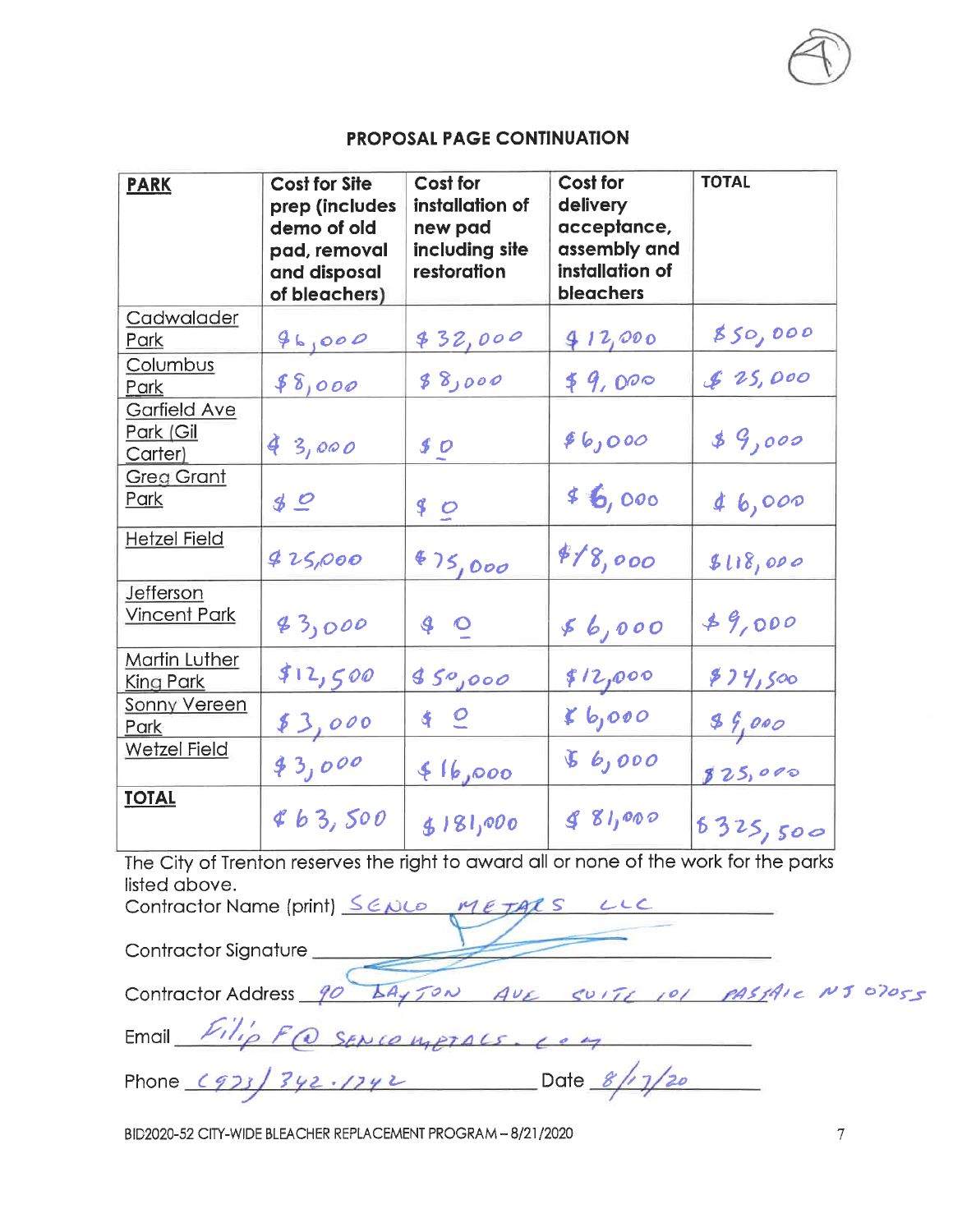Contract awards will be made on basis of per park prices provided below. Lump sum and square yard costs will be used in case of discrepancies between actual field conditions and information presented here; and for award of additional work or cost adjustment as applicable.

| <b>DEMOLITION, REMOVAL AND DISPOSAL OF:</b>      |          |                   |
|--------------------------------------------------|----------|-------------------|
| 10' set of bleachers                             | lump sum | 000               |
| 15' set of bleachers                             | lump sum | \$.               |
| 21' set of bleachers                             | lump sum | DOO               |
| 30' set of bleachers                             | lump sum |                   |
| 48' set of bleachers                             | lump sum |                   |
| 60' set of bleachers                             | lump sum | 5000              |
| 70' set of bleachers                             | lump sum | 1 <i>000</i><br>£ |
| Asphalt pad                                      | sq. yard | \$                |
| Concrete pad                                     | sq. yard | 1 O<br>\$.        |
| Turf                                             | sq. yard | 10<br>\$          |
| Installation of Concrete Pad as per specsq. yard |          | 20<br>\$          |

Accept Delivery, Assemble, and Install on concrete or asphalt (bleachers and hardware to be purchased by the city and shipped to chosen vendor).

| 15' Bleacher Unit | lump sum $\frac{2}{3}$ , 000 |
|-------------------|------------------------------|
| 21' Bleacher Unit | $lump sum$ \$ 3.000          |

 $I$  ump sum  $\frac{1}{2}$   $\frac{3}{2}$   $\frac{000}{2}$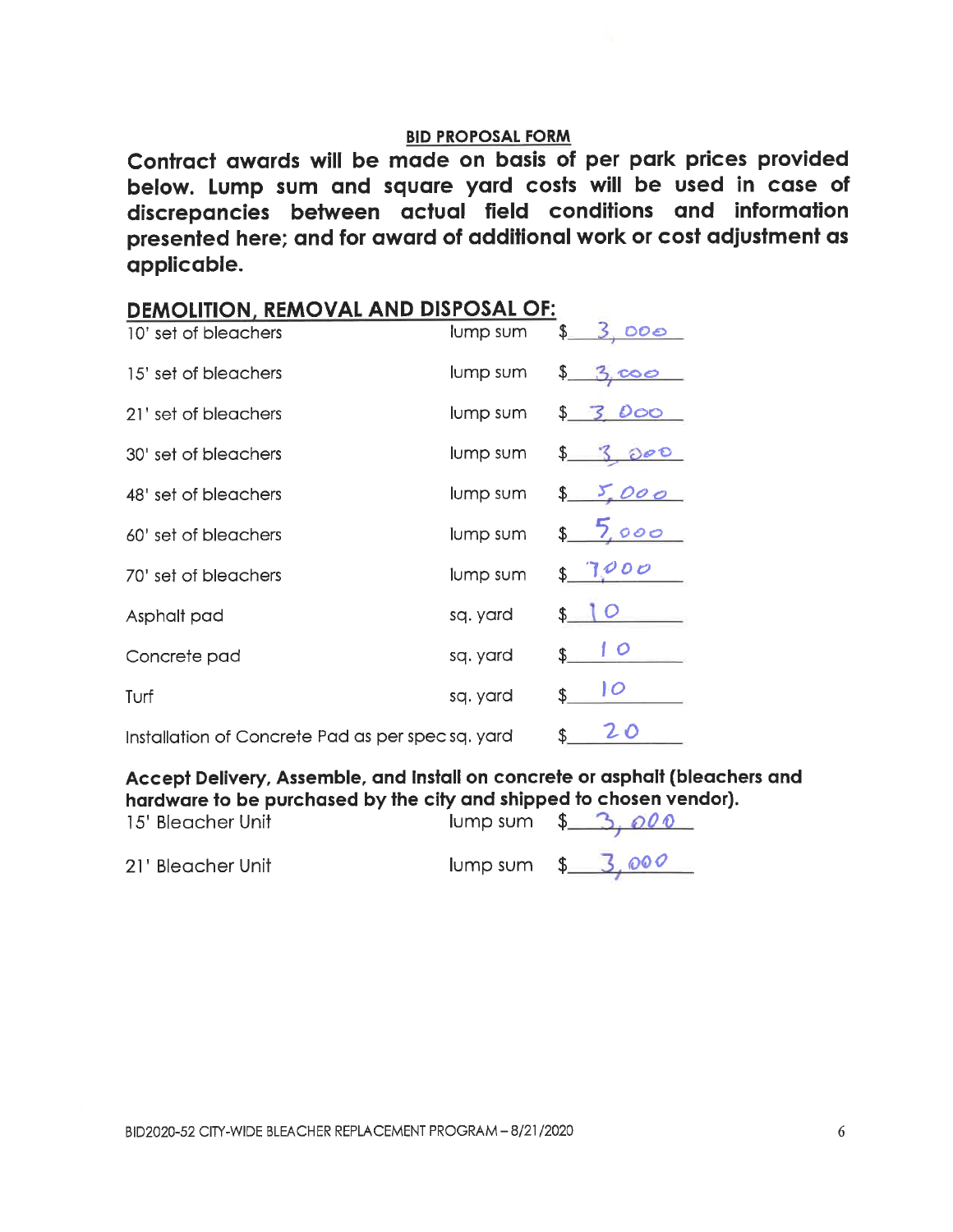

| <b>PARK</b>                             | <b>Cost for Site</b><br>prep (includes<br>demo of old<br>pad, removal<br>and disposal<br>of bleachers) | <b>Cost for</b><br>installation of<br>new pad<br>including site<br>restoration | <b>Cost for</b><br>delivery<br>acceptance,<br>assembly and<br>installation of<br>bleachers | <b>TOTAL</b> |
|-----------------------------------------|--------------------------------------------------------------------------------------------------------|--------------------------------------------------------------------------------|--------------------------------------------------------------------------------------------|--------------|
| Cadwalader<br>Park                      | \$4,268.00                                                                                             | \$23,120.00                                                                    | \$33,022.00                                                                                | \$60,410.00  |
| Columbus<br>Park                        | \$5,292.00                                                                                             | \$5,780.00                                                                     | \$28,928.00                                                                                | \$40,000.00  |
| Garfield Ave<br>Park (Gil<br>Carter)    | \$2,134.00                                                                                             | \$0.00                                                                         | \$18,496.00                                                                                | \$20,630.00  |
| <b>Greg Grant</b><br>Park               | \$0.00                                                                                                 | \$0.00                                                                         | \$18,496.00                                                                                | \$18,496.00  |
| <b>Hetzel Field</b>                     | \$10,646.00                                                                                            | \$46,920.00                                                                    | \$50,164.00                                                                                | \$107,730.00 |
| <b>Jefferson</b><br><b>Vincent Park</b> | \$2,134.00                                                                                             | \$0.00                                                                         | \$18,496.00                                                                                | \$20,630.00  |
| <b>Martin Luther</b><br>King Park       | \$10,996.00                                                                                            | \$36,280.00                                                                    | \$45,844.00                                                                                | \$93,120.00  |
| <b>Sonny Vereen</b><br>Park             | \$2,134.00                                                                                             | \$0.00                                                                         | \$18,496.00                                                                                | \$20,630.00  |
| <b>Wetzel Field</b>                     | \$2,134.00                                                                                             | \$6,800.00                                                                     | \$18,496.00                                                                                | \$27,430.00  |
| <b>TOTAL</b>                            | \$39,738.00                                                                                            | \$118,900.00                                                                   | \$250,438.00                                                                               | \$409,076.00 |

The City of Trenton reserves the right to award all or none of the work for the parks listed above.

 $\sim$   $\pm$ 

Contractor Name (print) \_\_ Nickerson Corporation

| Contractor Signature | monda                         |
|----------------------|-------------------------------|
|                      | Bruce J. Paci, Vice President |

Contractor Address 11 Moffitt Boulevard, Bay Shore, NY 11706

Email bpaci@nickersoncorp.com

|  | Phone (631) 666-0200 ext. 230 | Date August 19, 2020 |
|--|-------------------------------|----------------------|
|  |                               |                      |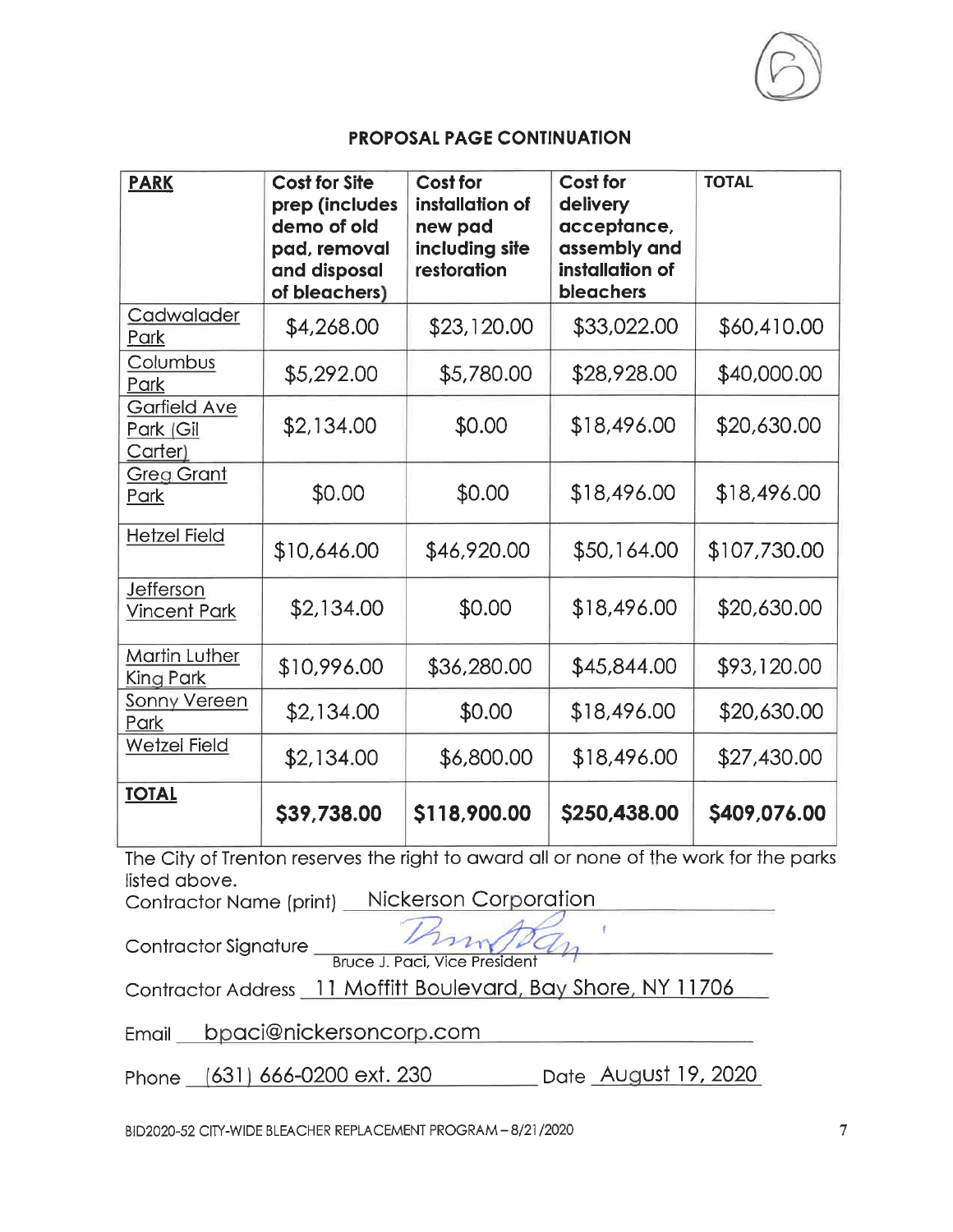Contract awards will be made on basis of per park prices provided below. Lump sum and square yard costs will be used in case of discrepancies between actual field conditions and information presented here; and for award of additional work or cost adjustment as applicable.

| DEMOLITION, REMOVAL AND DISPOSAL OF:              |          |                        |
|---------------------------------------------------|----------|------------------------|
| 10' set of bleachers                              | lump sum | 704.00<br>\$           |
| 15' set of bleachers                              | lump sum | $\frac{1,068.00}{$     |
| 21' set of bleachers                              | lump sum | \$1,494.00             |
| 30' set of bleachers                              | lump sum | \$2,134.00             |
| 48' set of bleachers                              | lump sum | \$3,414.00             |
| 60' set of bleachers                              | lump sum | \$4,268.00             |
| 70' set of bleachers                              | lump sum | $\frac{1}{2}$ 4,972.00 |
| Asphalt pad                                       | sq. yard | 120.00<br>\$           |
| Concrete pad                                      | sq. yard | 180.00<br>\$.          |
| Turf                                              | sq. yard | 180.00<br>\$           |
| Installation of Concrete Pad as per spec sq. yard |          | 180.00<br>\$           |

Accept Delivery, Assemble, and Install on concrete or asphalt (bleachers and hardware to be purchased by the city and shipped to chosen vendor). 15' Bleacher Unit lump sum \$ 9,340.00

| 21' Bleacher Unit |  | lump sum \$11,552.00 |
|-------------------|--|----------------------|
|-------------------|--|----------------------|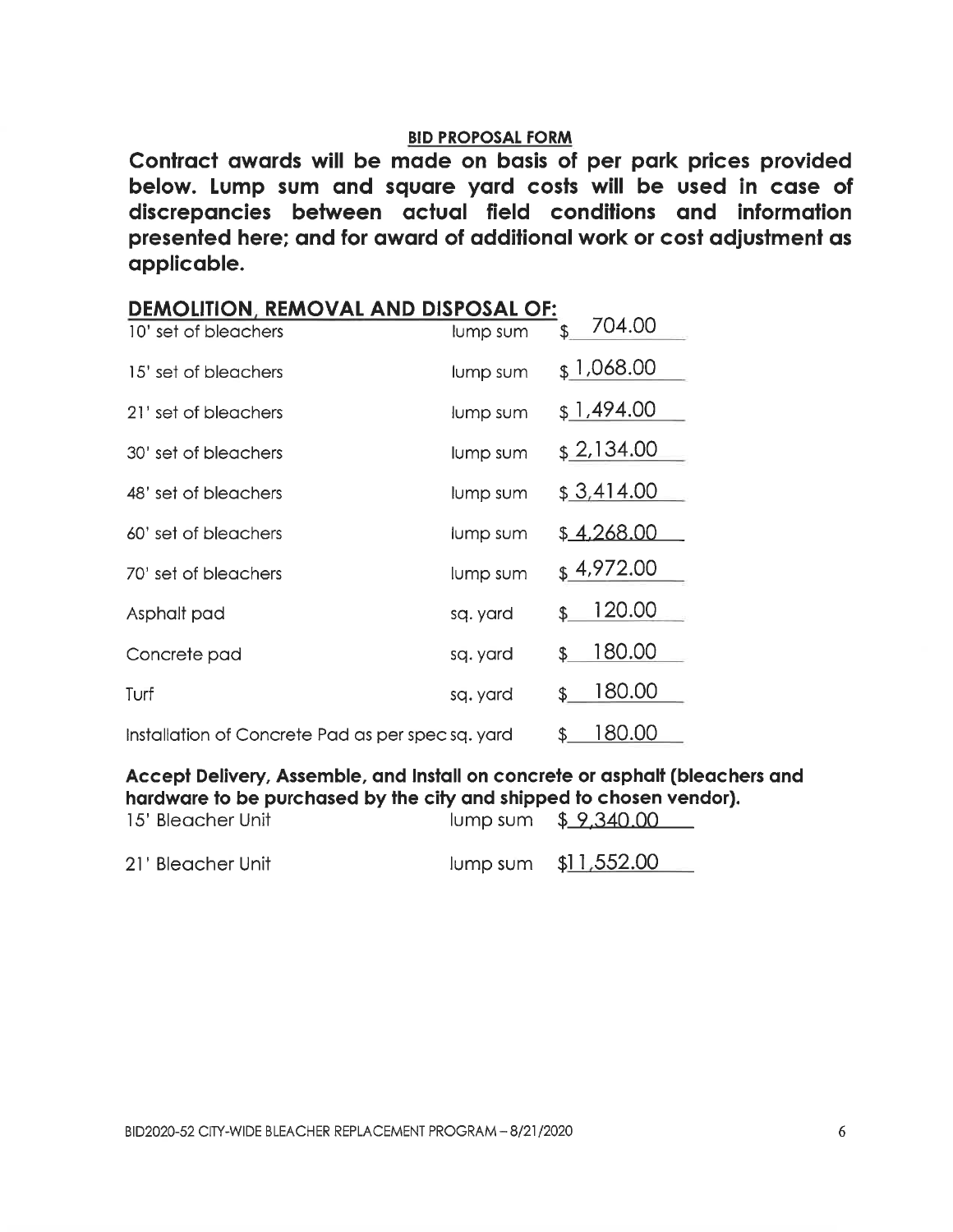| <b>PARK</b>                          | <b>Cost for Site</b><br>prep (includes<br>demo of old<br>pad, removal<br>and disposal<br>of bleachers) | <b>Cost for</b><br>installation of<br>new pad<br>including site<br>restoration | Cost for<br>delivery<br>acceptance,<br>assembly and<br>installation of<br>bleachers | <b>TOTAL</b> |
|--------------------------------------|--------------------------------------------------------------------------------------------------------|--------------------------------------------------------------------------------|-------------------------------------------------------------------------------------|--------------|
| Cadwalader<br>Park                   | 9,240.00                                                                                               | 33,536.00                                                                      | 29,555.00                                                                           | 72,331,00    |
| Columbus<br>Park                     | 11,550.00                                                                                              | 8,384.00                                                                       | 28,106.00                                                                           | 48,040.00    |
| Garfield Ave<br>Park (Gil<br>Carter) | 4620.00                                                                                                |                                                                                | 15,065.00                                                                           | 19,685.00    |
| <b>Greg Grant</b><br>Park            |                                                                                                        |                                                                                | 15,065.00                                                                           | 15,065.00    |
| <b>Hetzel Field</b>                  | 39,732.00                                                                                              | 70,421.00                                                                      | 61,433.00                                                                           | 171,586.00   |
| Jefferson<br><b>Vincent Park</b>     | 4620.00                                                                                                |                                                                                | 15,065.00                                                                           | 19,685.00    |
| <b>Martin Luther</b><br>King Park    | 16,828.00                                                                                              | 46,948.00                                                                      | 41,147.00                                                                           | 104,923.00   |
| <b>Sonny Vereen</b><br>Park          | 4620.00                                                                                                |                                                                                | 15,065.00                                                                           | 19,685.00    |
| <b>Wetzel Field</b>                  | 4620.00                                                                                                | 16,768.00                                                                      | 15,065.00                                                                           | 36,453.00    |
| <b>TOTAL</b>                         | 95,830.00                                                                                              | 176,057.00                                                                     | 235,566.00                                                                          | 507,453.00   |

The City of Trenton reserves the right to award all or none of the work for the parks listed above.

Contractor Name (print) PMY Construction Corp. Contractor Signature 8m. Paby

| Contractor Address 124 Park Avenue, Lyndhuost, NJ 07071 |                  |  |
|---------------------------------------------------------|------------------|--|
| Email pray construction @grail.com                      |                  |  |
| Phone $201 - 238 - 1879$                                | Date $OS20/2020$ |  |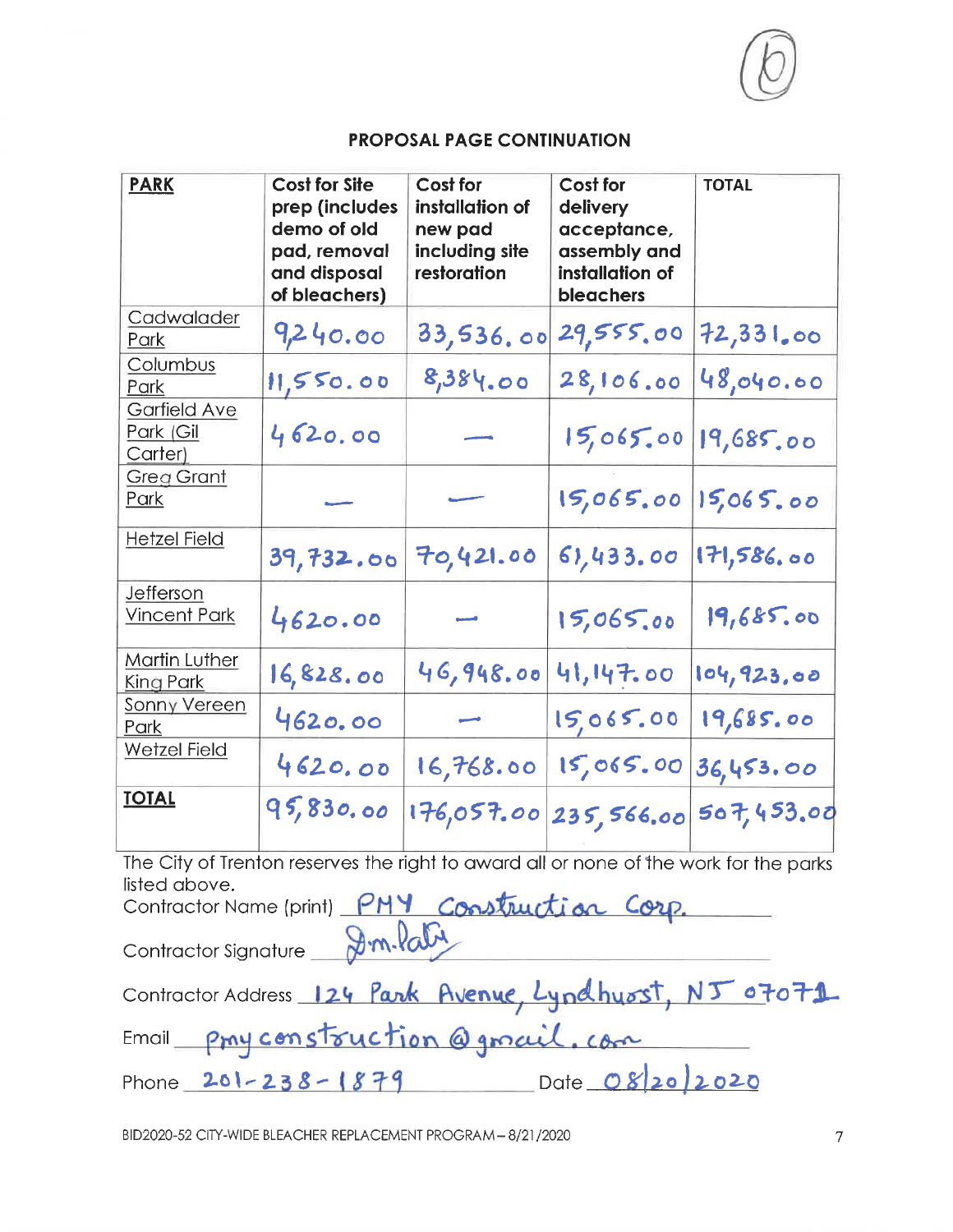Contract awards will be made on basis of per park prices provided below. Lump sum and square yard costs will be used in case of discrepancies between actual field conditions and information presented here; and for award of additional work or cost adjustment as applicable.

| <b>DEMOLITION, REMOVAL AND DISPOSAL OF:</b>      |          |              |  |  |
|--------------------------------------------------|----------|--------------|--|--|
| 10' set of bleachers                             | lump sum | \$1545.00    |  |  |
| 15' set of bleachers                             | lump sum | \$2310.00    |  |  |
| 21' set of bleachers                             | lump sum | \$3234.00    |  |  |
| 30' set of bleachers                             | lump sum | \$4620.00    |  |  |
| 48' set of bleachers                             | lump sum | \$7392.00    |  |  |
| 60' set of bleachers                             | lump sum | 89240.00     |  |  |
| 70' set of bleachers                             | lump sum | \$ 10,780.00 |  |  |
| Asphalt pad                                      | sq. yard | \$267.78     |  |  |
| Concrete pad                                     | sq. yard | \$335.34     |  |  |
| Turf                                             | sq. yard | \$125.00     |  |  |
| Installation of Concrete Pad as per specsq. yard |          | \$335,34     |  |  |

Accept Delivery, Assemble, and Install on concrete or asphalt (bleachers and hardware to be purchased by the city and shipped to chosen vendor).

| 15' Bleacher Unit | $I$ lump sum $$690.00$   |
|-------------------|--------------------------|
| 21' Bleacher Unit | $I$ lump sum $$ 9660.00$ |

 $\sim 3-1$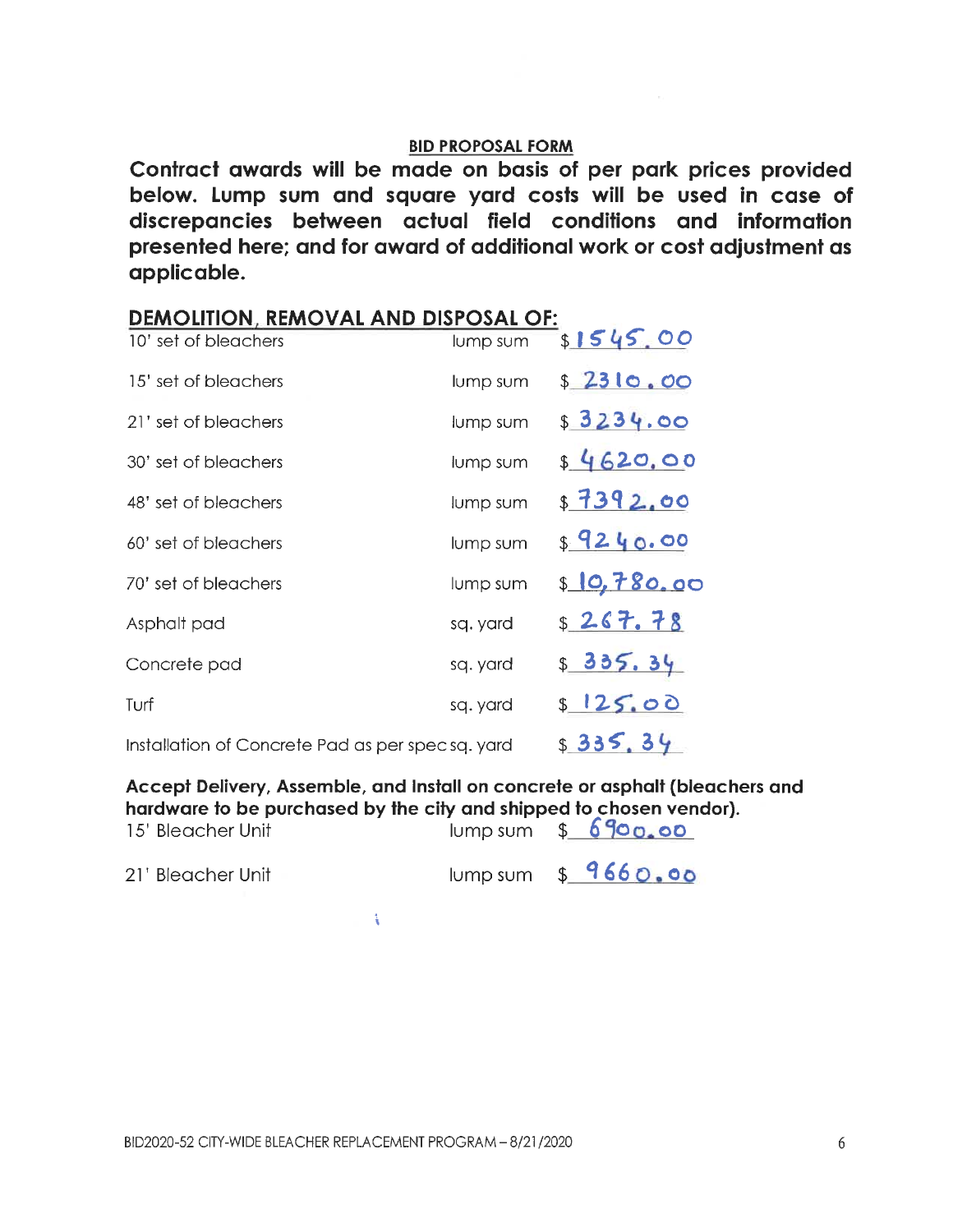| <b>PARK</b>                                                                                                                                                                                                                                                                                                              | <b>Cost for Site</b><br>prep (includes<br>demo of old<br>pad, removal<br>and disposal<br>of bleachers) | Cost for<br>installation of<br>new pad<br>including site<br>restoration | Cost for<br>delivery<br>acceptance,<br>assembly and<br>installation of<br>bleachers | <b>TOTAL</b> |  |
|--------------------------------------------------------------------------------------------------------------------------------------------------------------------------------------------------------------------------------------------------------------------------------------------------------------------------|--------------------------------------------------------------------------------------------------------|-------------------------------------------------------------------------|-------------------------------------------------------------------------------------|--------------|--|
| Cadwalader<br>Park                                                                                                                                                                                                                                                                                                       |                                                                                                        | 25,000                                                                  | $\sigma$ , or                                                                       | 140,000      |  |
| Columbus<br>Park                                                                                                                                                                                                                                                                                                         | 15,000                                                                                                 | $S_1$ wo                                                                | 85,000                                                                              | 125,000      |  |
| <b>Garfield Ave</b><br>Park (Gil<br>Carter)                                                                                                                                                                                                                                                                              | w,or                                                                                                   | 2,000                                                                   | $\zeta_{\rho_1}$ vo                                                                 | 72,000       |  |
| <b>Greg Grant</b><br><u>Park</u>                                                                                                                                                                                                                                                                                         | 20,00                                                                                                  | $2 \text{ rev}$                                                         | 50,000                                                                              | 72,500       |  |
| <b>Hetzel Field</b>                                                                                                                                                                                                                                                                                                      | 100,000                                                                                                | $\sqrt{2}$                                                              | 125,000                                                                             | 290,000      |  |
| <b>Jefferson</b><br><b>Vincent Park</b>                                                                                                                                                                                                                                                                                  | 20,000                                                                                                 | 2,000                                                                   | 50,000                                                                              | $H_{1}$ on   |  |
| <b>Martin Luther</b><br>King Park                                                                                                                                                                                                                                                                                        | ss, cov                                                                                                | $US_{1}000$                                                             | 95,000                                                                              | 195,000      |  |
| <b>Sonny Vereen</b><br>Park                                                                                                                                                                                                                                                                                              | 20,000                                                                                                 | 2.000                                                                   | $SO_1$ ov                                                                           | 72,000       |  |
| <b>Wetzel Field</b>                                                                                                                                                                                                                                                                                                      | 35,000                                                                                                 | 20,000                                                                  | 50,000                                                                              | $log_1$ oro  |  |
| <b>TOTAL</b>                                                                                                                                                                                                                                                                                                             |                                                                                                        |                                                                         |                                                                                     |              |  |
| The City of Trenton reserves the right to av COST TON SITE 5310,000 irks<br>listed above.<br>Cypreco Industr COST for Ir<br>Contractor Name (print)<br>Cost for delivery- 405<br>Contractor Signature<br>0/00, 005, 1216<br>Contractor Address PO BOX 822 1420 9t<br>office@cyprecoindustriesinc.cc<br>$E$ mail $\equiv$ |                                                                                                        |                                                                         |                                                                                     |              |  |
| Phone 732-775-3700                                                                                                                                                                                                                                                                                                       |                                                                                                        |                                                                         |                                                                                     |              |  |

BID2020-52 CITY-WIDE BLEACHER REPLACEMENT PROGRAI